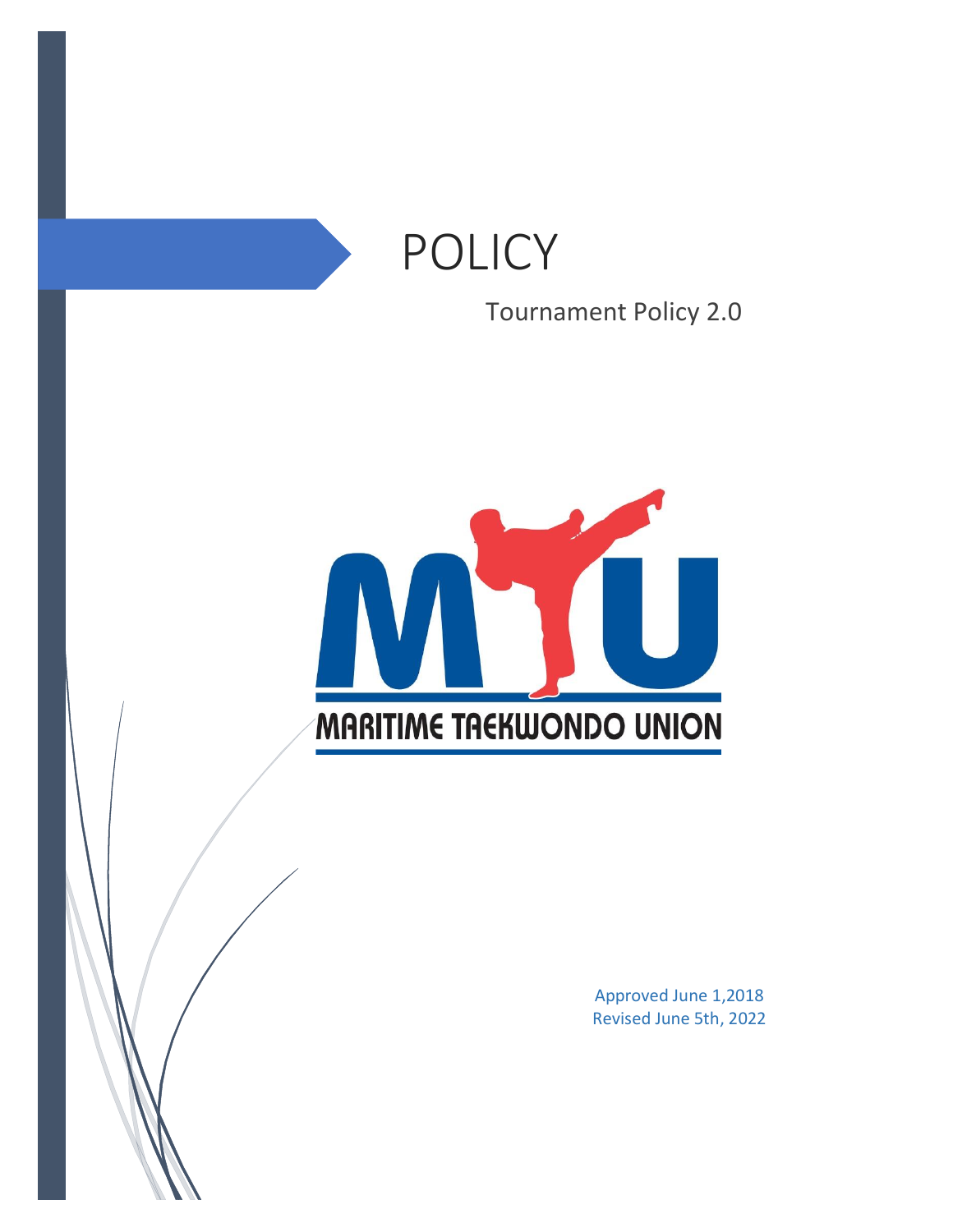#### Maritime Taekwondo Union

Tournament Policy SOP 2.0.3

## **1. OVERVIEW:**

Maritime Taekwondo Union demands proper, consistent, and orderly procedures be followed for all Tournaments of the association.

## **2. PURPOSE:**

The MTU believes in, and supports the use of, competitive tournaments as a means of developing the skills of Taekwondo athletes, enhancing the appeal of Taekwondo to its practitioners, and promoting Taekwondo as a martial art and sport within the province. This policy will also set standards for all Taekwondo tournaments recognized by the MTU.

## **3. SCOPE:**

- 3.1. This policy is not intended to restrict Affiliate Schools from hosting a local tournament, but to clearly distinguish between those tournaments that will be sanctioned, and any other tournaments/events held in the Province of Nova Scotia.
- 3.2. To become sanctioned by the MTU, each event must adhere to the policies outlined in this document. Tournaments held without the endorsement of the MTU will not be covered by the Union's insurance policy, nor promoted within the membership of the MTU.

## **4. DEFINITIONS:**

- 4.1. **Sanctioned tournament**: A Taekwondo tournament in the Province of Nova Scotia the participation in which will result in the awarding of points counted towards qualification for national competition.
- 4.2. **Endorsed tournament**: Any Taekwondo tournament or martial arts event supported and/or insured by the MTU and/or promoted within the MTU membership and affiliate club network.
- 4.3. **Hanmadang**: A martial arts festival featuring one or more of the events described in Section 6.3 of this policy.

## **TOURNAMENTS:**

## **5. Categories**

- 5.1. Tournaments will fall under one of three categories:
- 5.1.1. Tier I Any Provincial, Regional or Local Tournaments, including "Provincial Championships" sanctioned by the MTU that count towards the accumulation of points and are mandatory for any athlete wishing to compete at the national level or above.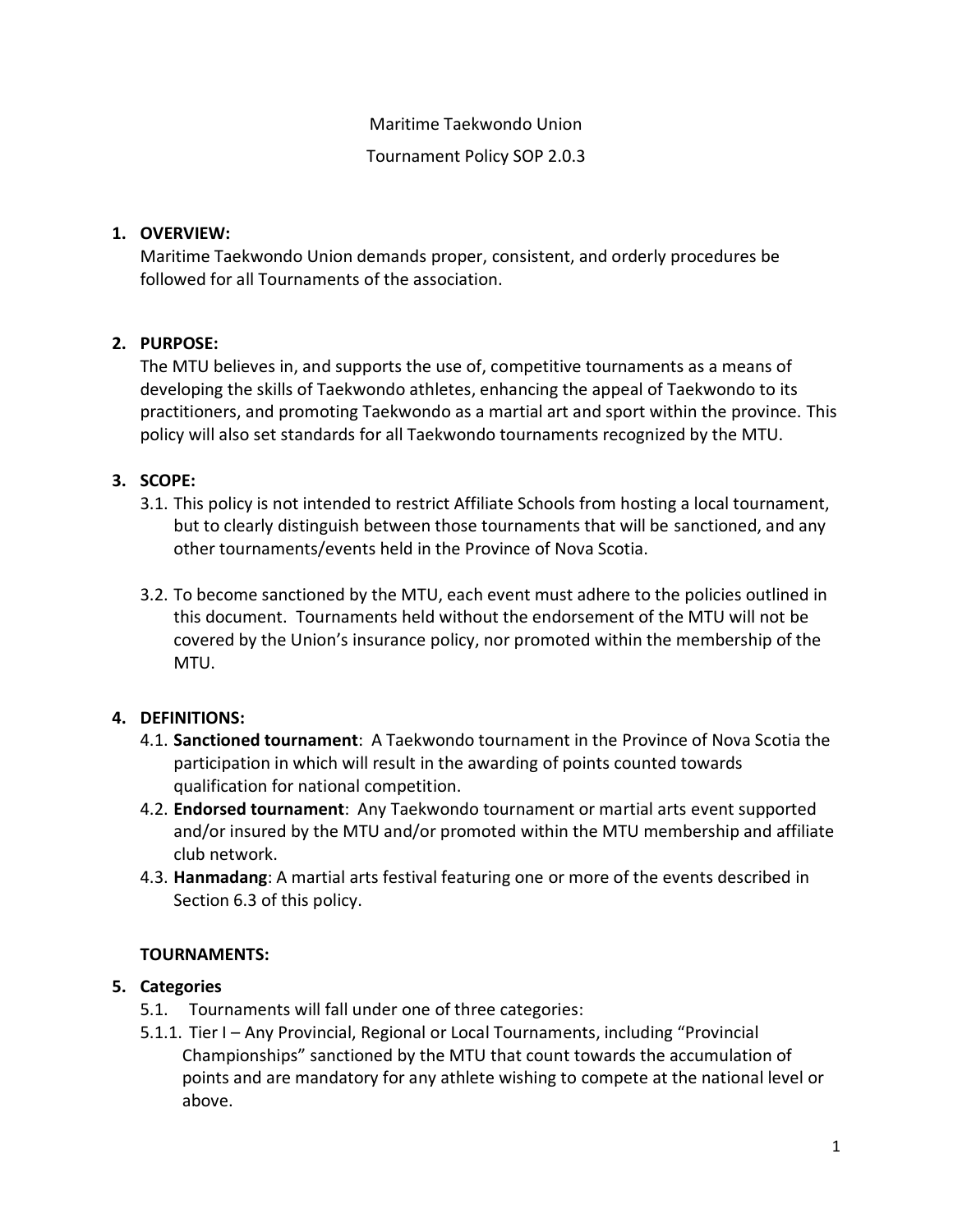- 5.1.2. Tier II Any tournament or event as described in Section 6.2 of this policy, held in the province of Nova Scotia endorsed and insured by the MTU.
- 5.1.3. Tier III Any other tournament or event as described in section 6.3 of this policy, held in the province of Nova Scotia.

## **6. Requirements**

## 6.1. **Tier I tournaments** *must*:

- 6.1.1. Consist of competition in Sparring (*Kyorugi)* and may include Poomsae.
- 6.1.2. Use acceptable electronic scoring systems for all sparring, See Appendix B
- 6.1.3. Utilize trained judges and center referees and pay according to Schedule A
- 6.1.4. Provide a minimum of  $3 7x$ 7m matted rings
- 6.1.5. Utilize a pre-registration system for all competitors.
- 6.1.6. Follow WT rules for sparring and Poomsae
- 6.1.6.1. May apply MTU Modified Rules (SOP 2.1) for Colour Belt and Recreational Black Belt competition.

## 6.2. **Tier II tournaments** *may*:

- 6.2.1. Consist of some combination of Sparring, Poomsae, Board Breaking and Hanmadang style events (board breaking, Poomsae, Self Defense & Weapons Demos, High and Long kicks, etc.)
	- 6.2.2. Use manual and/or electronic scoring systems
	- 6.2.3. Utilize a pre-registration system.
	- 6.2.4. Utilize judges and referees chosen at the Host's discretion.
	- 6.2.5. Include participants from other martial arts

## **6.3. Tier III tournaments are Hanmadang style events**

6.3.1. These events must not include:

## 6.3.1.1. **Sparring**

- 6.3.2. These events may include some, or all, of:
- 6.3.2.1. Board breaking
- 6.3.2.2. Creative Poomsae
- 6.3.2.3. WT Poomsae
- 6.3.2.4. Team, group, or family Poomsae
- 6.3.2.5. Board breaking
- 6.3.2.6. Power breaking
- 6.3.2.7. Self Defense and Weapons demos or competition
- 6.3.2.8. Other martial arts than WT Taekwondo

## **7. Tournament Rules**

7.1. All tournaments will follow the rules set out by World Taekwondo for Black Belts and or the MTU Policy 2.1 - Modified Rules Color Belt and Recreational Black Belt Sparing.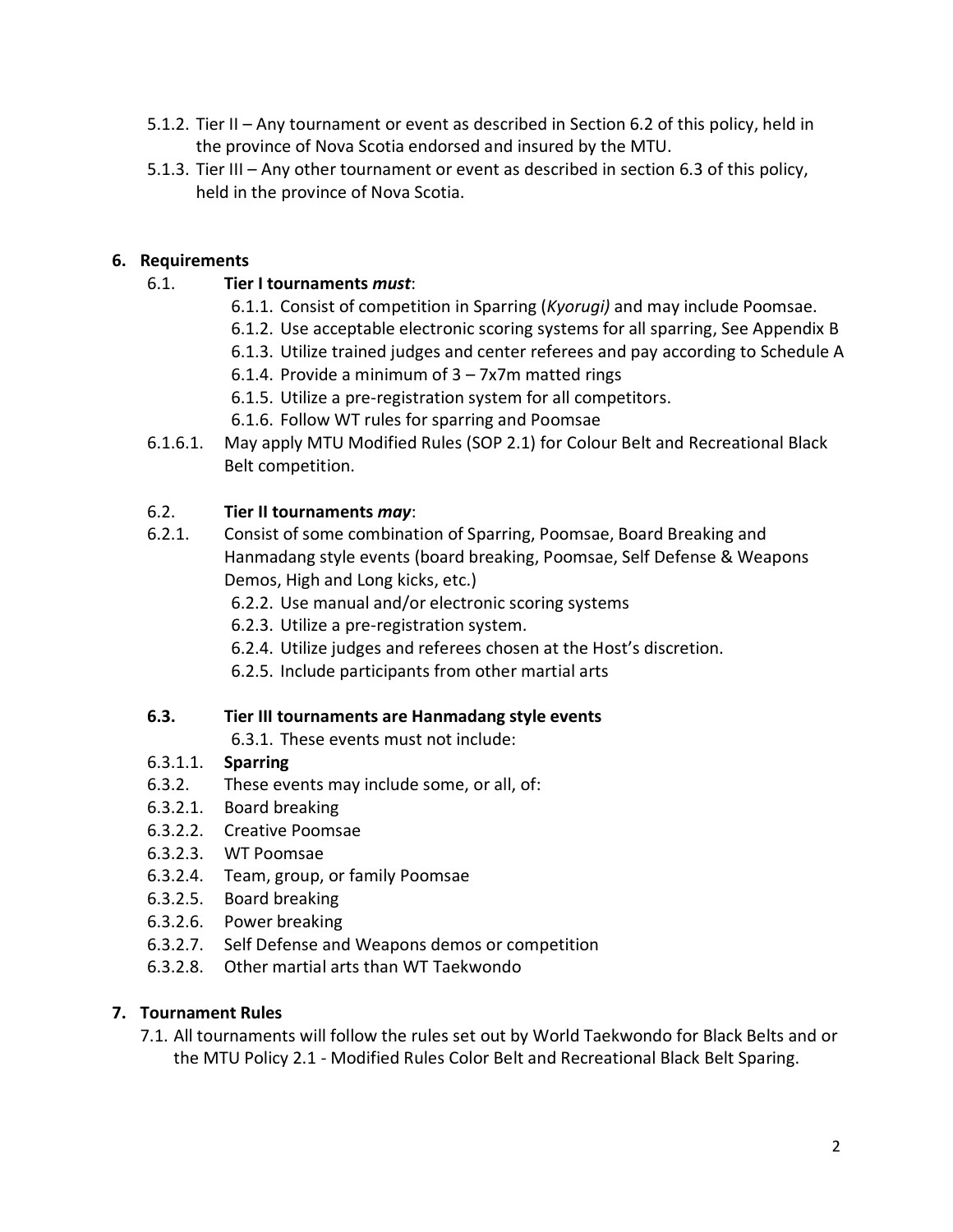## 8. **Provincial Championship & Qualifying Tournaments**

- 8.1. The Maritime Taekwondo Union will host, at a minimum, the following sanctioned event(s) each year:
- 8.1.1. Nova Scotia Provincial Championships
- 8.1.2. Participation in this event may be declared mandatory for any athletes wishing to be a part of the Nova Scotia team for either of the Canadian Junior or Senior National Taekwondo Games of that year.
- 8.2. Consideration will be given to the timing of tournaments in relation to nationally scheduled events.
- 8.3. The MTU may elect, at the decision of the Executive, to host this event itself or to contract with an affiliate school to host and operate the event. Financial return for this event will be for the benefit of the MTU. Compensation to host school(s) will be negotiated as part of the application process.

## **9. Location**

Tournaments should be held in such a manner as to accurately reflect the regional locations of Affiliate Schools.

## **10. Selection of Tournament Host**

- 10.1. Any Affiliate School of the MTU in good standing is entitled to apply to host a tournament. (As per Constitution Section - 7.7.1 Membership Types)
- 10.2. Application to host a Tournament must be submitted no later than one week prior to the AGM preceding the proposed date of the event.
- 10.3. Approval of each tournament will be done at the business meeting immediately following the AGM and will be based on:
- 10.3.1. The ability of the host school to meet eligibility criteria as laid out in this policy.
- 10.3.2. The information contained in the Application to Host a Tournament (Appendix A)
- 10.4. Each host affiliate school wishing to hold a tournament must apply each year.
- 10.5. Awarding the contract for a Provincial Qualifying (Tier I) tournament will be made according to the following criteria:
- 10.5.1. Past history of hosting tournaments successfully,
- 10.5.2. Ability to provide certified Referees and Judges.
- 10.5.3. Meet all tournament standards as described below
- 10.5.4. Membership in good standing
- 10.6. Upon approval and recommendation of the Tournament Chair and Board of Directors the MTU will approve and ensure all Tier I & II tournaments that meet the standards of this policy hosted by members in good standing of the Union.
- 10.7. Tournaments must be scheduled a minimum of 7 days before and after other MTU sanctioned and endorsed tournaments.
- 10.7.1. The MTU is not in the business of regulating the host's financial returns on an event. Event dates are the responsibility of host affiliate schools to negotiate, with the MTU as mediator if needed.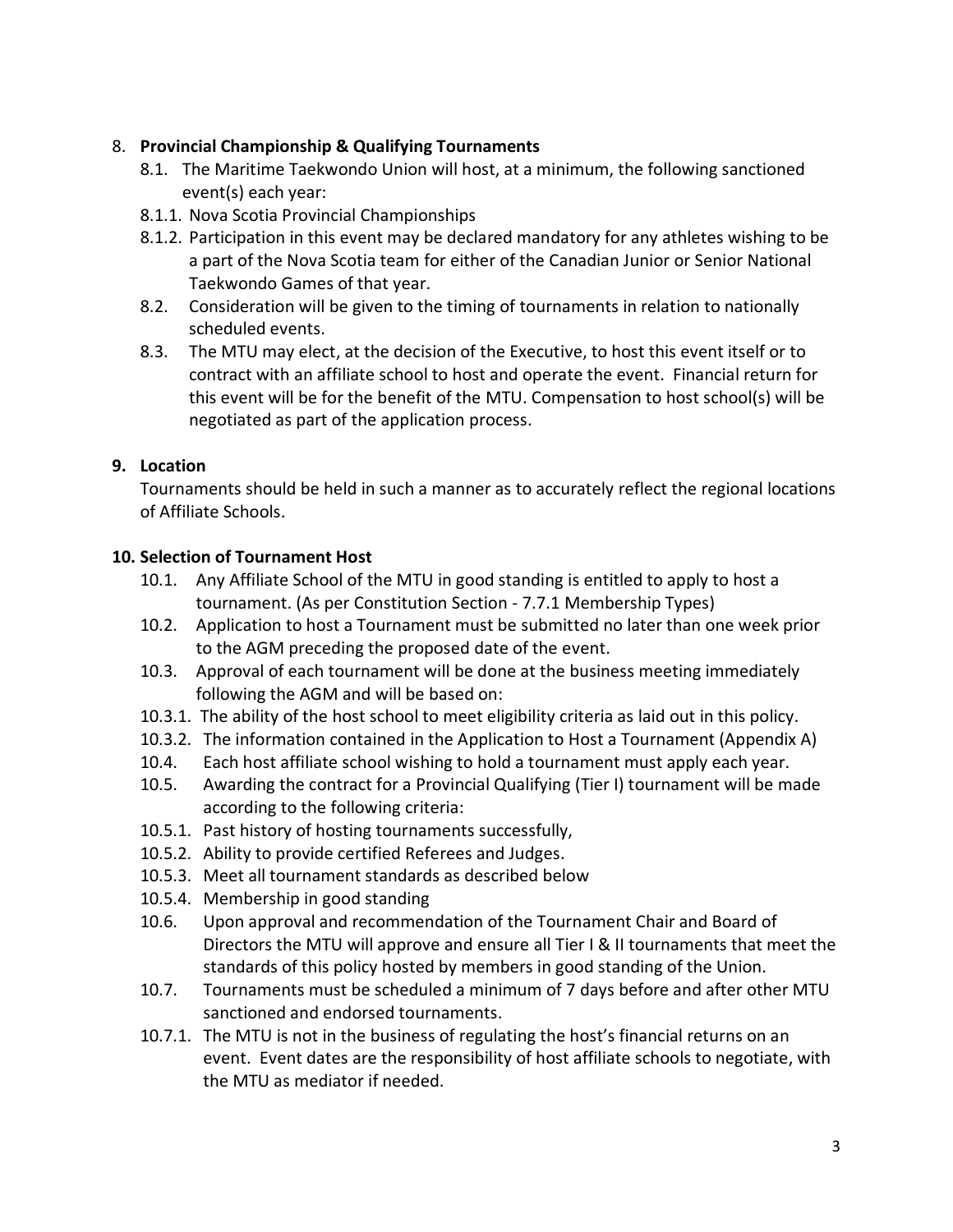- 10.8. The MTU Secretary will maintain a listing of all approved tournaments scheduled within the province.
- 10.9. Scheduling of the Nova Scotia Provincial Qualifying Tournament and Regional Tournaments will take priority scheduling over any other endorsed event scheduled on the same day.
- 10.10. Timing of all MTU sanctioned events should be considered with Taekwondo Canada's schedule for major National tournaments.

## **11. Fees**

- 11.1. Approved affiliate schools will have 30 days from the approval by the Board to submit a non-refundable event fee of:
- 11.1.1. Tier I \$250
- 11.1.2. Tier II \$250
- 11.1.3. Tier III \$250
- 11.1.3.1. Event hosts may request, in writing, a 30-day extension of the event fee date but must do so within the initial 30-day submission deadline.
- 11.1.3.2. Failure to submit the event fee will result in immediate forfeiture of the event.
- 11.1.4. The Board of Directors reserves the right to change the event fee without consultation of tournament host(s) as prescribed in the by-laws of the MTU.
- 11.1.4.1. Once submitted, the Board may not demand additional event fees for events scheduled for the coming year.

## **12. Oversight**

- 12.1. No later than 30 days *prior* to the date of each Tiers I, II & III event the Tournament Host will submit the following to the Tournament & Event Chair, copied to the President and Secretary/Treasurer.
- 12.2. Location, including:
- 12.2.1. Floor Plan showing public areas, competition areas, off-limits areas, washrooms.
- 12.2.2. Emergency Evacuation Plan (the EEP of the venue will be considered sufficient)
- 12.2.3. Ring Layout, marshaling area, restricted areas (competitors only)
- 12.2.4. Plan to restrict access to competition area
- 12.3. Confirmation of medical services
- 12.4. Confirmation of Insurance coverage for the event (minimum \$3 million liability)
- 12.5. Contact information Key Contact, Volunteer Coordinator, Referee Coordinator, Facility Management.
- 12.6. Failure to submit the required information may result in the withdrawal of sanction and endorsement of the event by the MTU.

## **13. Follow up**

- 13.1. No later than 30 days *following* each Tiers I & II event the Host will submit a follow up report to the Tournament & Event Chair of the MTU containing the following information:
- 13.1.1. Description of any incidents involving medical, conduct by participants, volunteers or spectators and review of follow up required by the host or the MTU.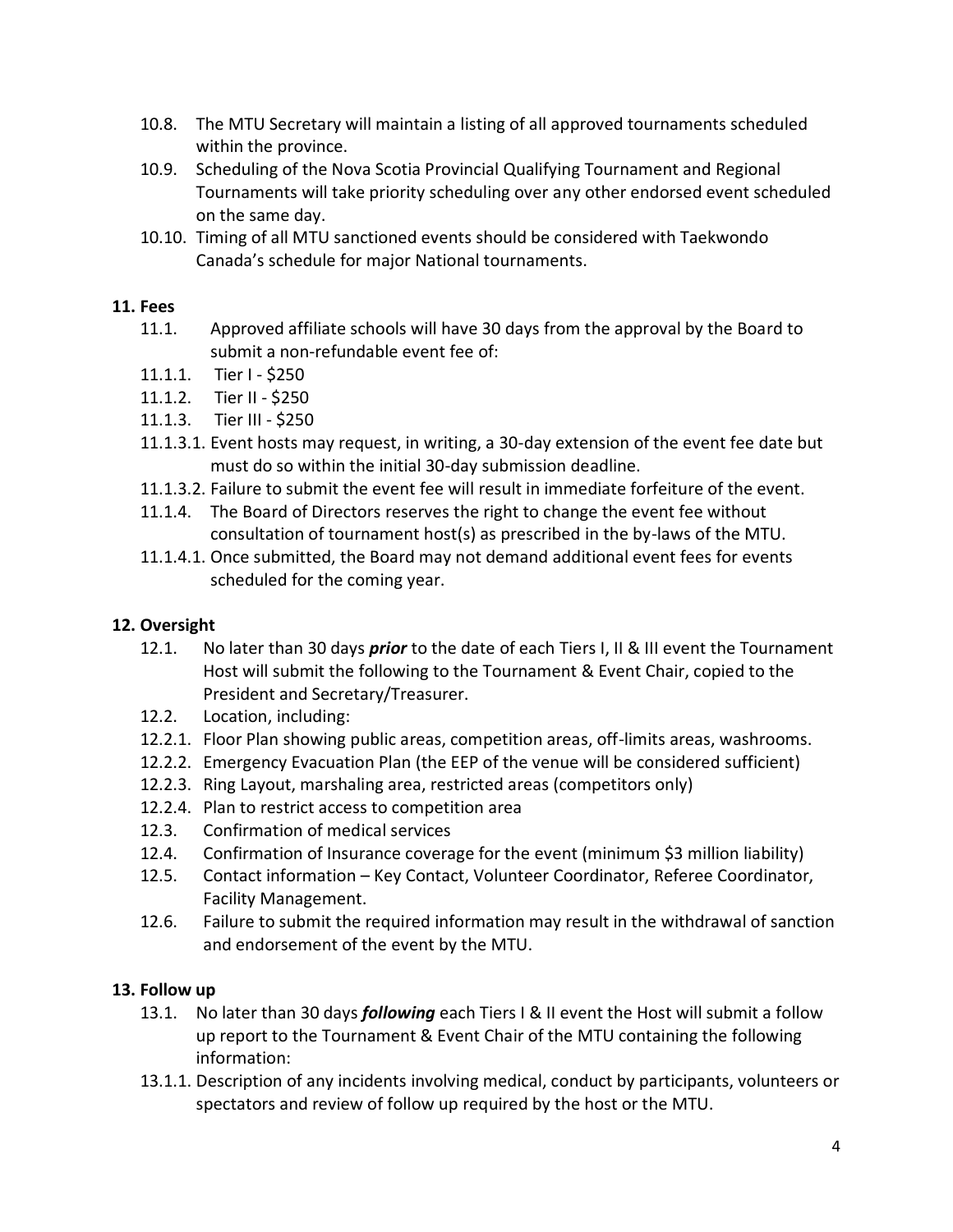- 13.1.2. Contact information of any new members of the MTU signed at the event.
- 13.1.3. Names and results of all Black Belt competitors.
- 13.1.4. Failure to submit this report and all applicable fees may result in rejection of future event applications for the host.

#### **14. Support of Tournaments**

- 14.1. All member schools of the MTU should endeavor to fully support each approved MTU sanctioned tournament possible.
- 14.2. The Tournament and Event Chair of the MTU will be the official representative of the Board at all sanctioned events. If they are not available, the MTU Board of Directors will assign an official representative.

#### **15. Facilities**

- 15.1. Sufficient event space for a minimum of three competitive rings of the size required by this policy.
- 15.2. Changing areas for both male and female competitors.
- 15.3. Sufficient sanitary washroom facilities for the anticipated number of competitors and spectators.
- 15.4. Sufficient space to be designated as a warmup area.
- 15.5. Sufficient seating for spectators separated from the competition area. (Stadium seating is preferred)

#### **16. Floors**

Olympic style mats must be provided for each ring

#### **17. Competition Area**

The competition area should consist of a minimum ring size of 7m x 7m.

## **18. Electronic Scoring**

- 18.1. See Section 6 of this policy for event applicability.
- 18.2. The MTU will help where possible to facilitate the use of electronic scoring systems.
- 18.3. It is the sole responsibility of the tournament host to source and/or provide staff to run and maintain the electronic scoring system.

## **19. Medical Staff**

- 19.1. The tournament host must provide trained medical staff for the duration of the event. (Trained would be considered a Saint John's Ambulance staff, or a person holding a Medical First Responder or higher certificate.)
- 19.2. Any fee associated with medical staff is the sole responsibility of the tournament host.
- 19.3. Tournament host must have a designated Medical Area where first aid will be available for the duration of the event.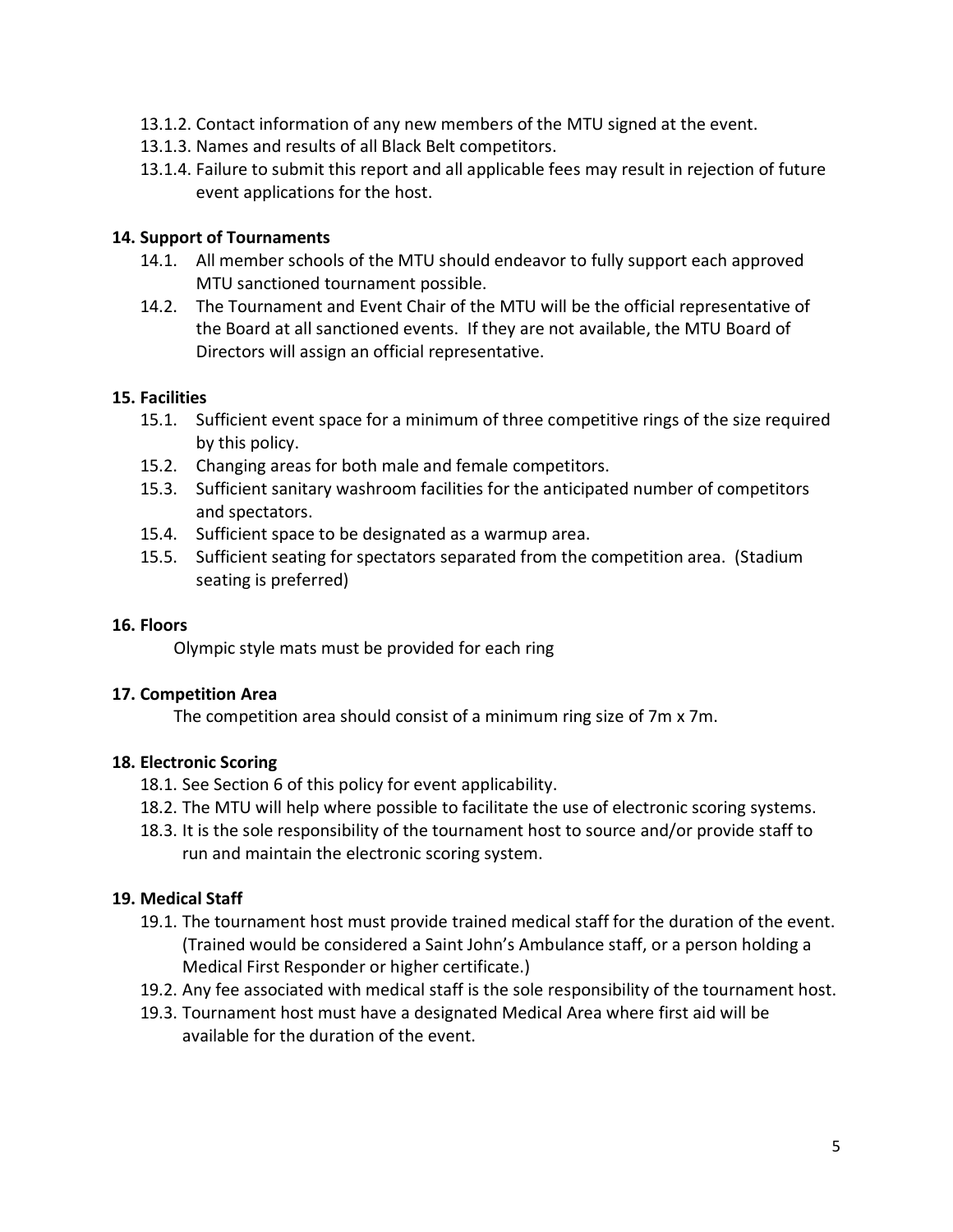#### **20. Points**

- 20.1. Only approved Tier I tournaments will offer points towards athletes competing for funding and placement on the Nova Scotia Team as defined in the Nova Scotia Provincial Team Policy.
- 20.2. All endorsed and insured events should be considered vital to athletes needing as much competitive practice as possible.

#### **21. Awards**

- 21.1. All tournaments will provide quality medals and or trophies for all divisions. This includes male and female sparring, patterns and board breaking (if applicable.)
- 21.1.1. 1 gold, 1 silver, 2 bronze medals will be awarded for sparring and,
- 21.1.2. 1 gold, 1 silver, 1 bronze for patterns and board breaking.

#### **22. Spectators**

- 22.1. Tournament host shall post a set of spectator rules and regulations, provided by the MTU, in plain view. (Code of Conduct and Sanctioned Policy 3.0)
- 22.2. Any spectator disobeying these rules shall be removed from the event.

#### **23. Competitors**

- 23.1. Any competitor registered as a Regular Member or Taekwondo Member in good standing with the MTU will be permitted to compete in any MTU sanctioned or endorsed event.
- 23.2. Any out-of-province competitor registered with a Taekwondo Canada affiliated school and their respective PSO is entitled to compete in Tier I, II and III events without cost in addition to the event registration.
- 23.3. Any competitor from a country other than Canada must be a registered member of the WT Taekwondo NSO of their respective country.
- 23.4. Competitors not registered as a Regular Member or Taekwondo Member and not a part of an Affiliate School in good standing with the MTU or Taekwondo Canada will not be permitted to compete in Tier I or II events.
- 23.5. Competitors from other marital arts are permitted to participate in Tier III events only if they are registered members of their respective Sport Organization or governing body.
- 23.6. Competitors from outside Taekwondo may be required to pay an additional fee to ensure insurance coverage at any event they attend. Such fees will be defined on a case-by-case basis in consultation with the Executive and Tournament Chair.
- 23.7. Colour belt competitors will be placed in divisions divided by eye based upon size, age, and rank.
- 23.8. Both Cadet and Youth division black belts must adhere to WT Canada weight divisions.
- 23.9. All competitors *will* comply with the following rules regarding sparring safety equipment: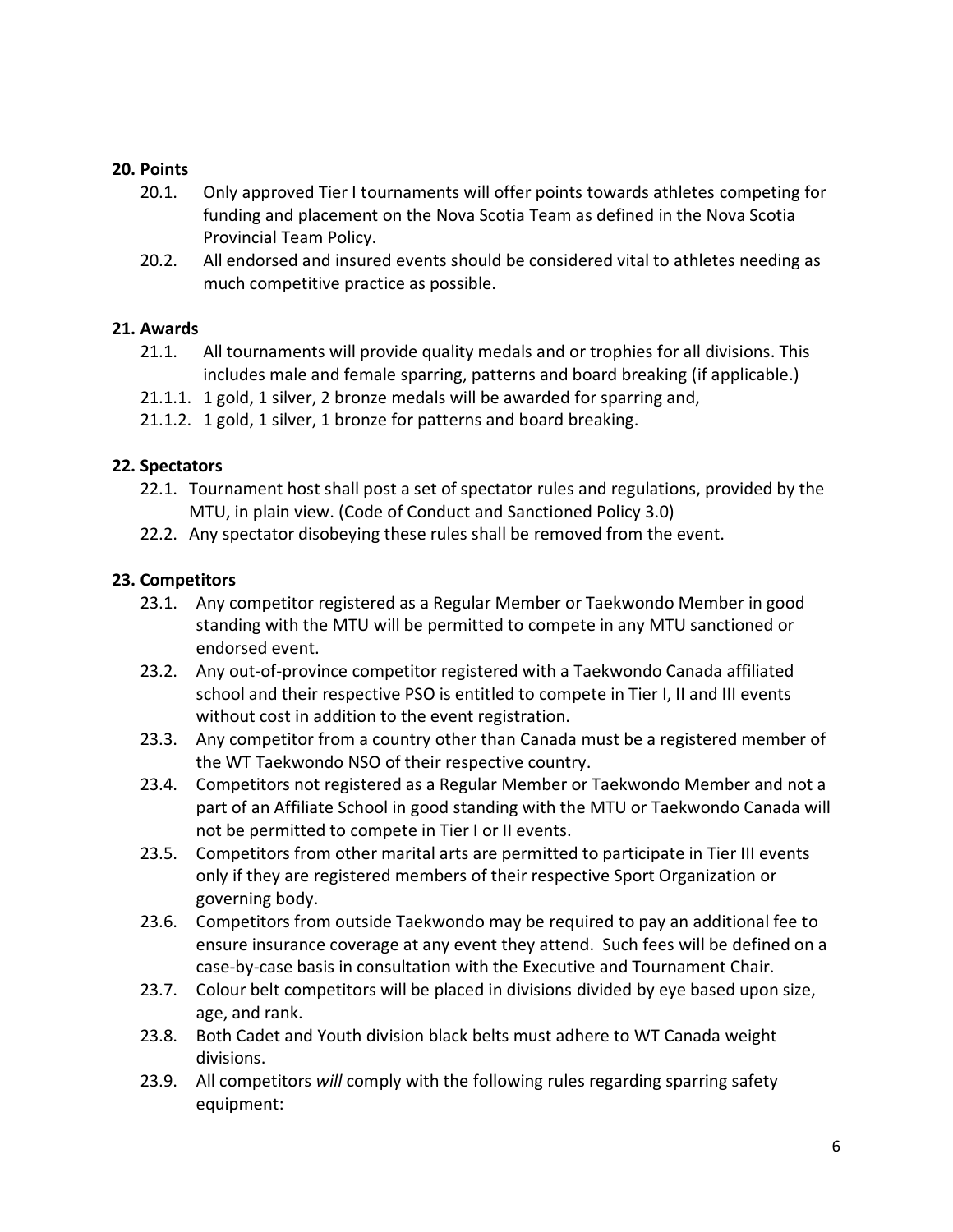- 23.9.1. Colour belts, all ages:
- 23.9.1.1.Wrap around chest protector
- 23.9.1.2. Arm, Shin & In-step (top of foot) protection
- 23.9.1.3. Gloves or other hand protection
- 23.9.1.4. Mouth guards
- 23.9.1.5. Approved WT style Head gear
- 23.9.1.6. Groin protection (must be worn under the Dobuck)
- 23.9.2. Black Belts must adhere to all WT equipment rules
- 23.10. Failure to comply with these rules will risk negating the event insurance.

## **24. Referees & Officials**

- 24.1. The tournament host will notify the Referee Director, immediately upon approval of the tournament by the Board of Directors, of the date and referee and judging needs for the event.
- 24.2. Together with the Host, the Referee Director is responsible for coordinating trained officials to referee the rings.
- 24.3. If for some unforeseen reason, the Referee Director is unable to completely staff the event, written notice with reason(s), will be given to the tournament host no later than 30 days prior to the event.
- 24.4. If the Referee Director is unable to attend the event, he / she will send a representative in their absence.
- 24.5. All Officials shall meet the standards set out in the MTU Referees and Officials Policy. (SOP11.0)
- 24.6. Wherever possible, Corner judges will not be members of the Affiliate School of either of the competitors.
- 24.7. Tournament hosts agree to pay Referees and Officials according to the fee structure defined in the MTU Referee & Officials Policy. (SOP11.0)

## **25. Tournament Committee**

- 25.1. Every tournament will have a Tournament Committee. This committee will be comprised of 3 individuals. The persons on this committee will be:
- 25.1.1. The tournament host (or representative)
- 25.1.2. One representative of the MTU Executive.
- 25.1.3. The Head Referee/Volunteer Chair or appointee
- 25.2. The Tournament Committee will:
- 25.2.1. Advise the Tournament Host on the contents of the final written report to the Board.
- 25.2.2. Act as the Dispute Resolution Committee for the event.

## **26. Code of Conduct**

26.1. All athletes, coaches, referees, spectators, visitors, and anyone attending a tournament endorsed by the MTU will adhere to the provincial Code of Conduct and Sanction Policy 3.0 or risk sanction and expulsion from the event.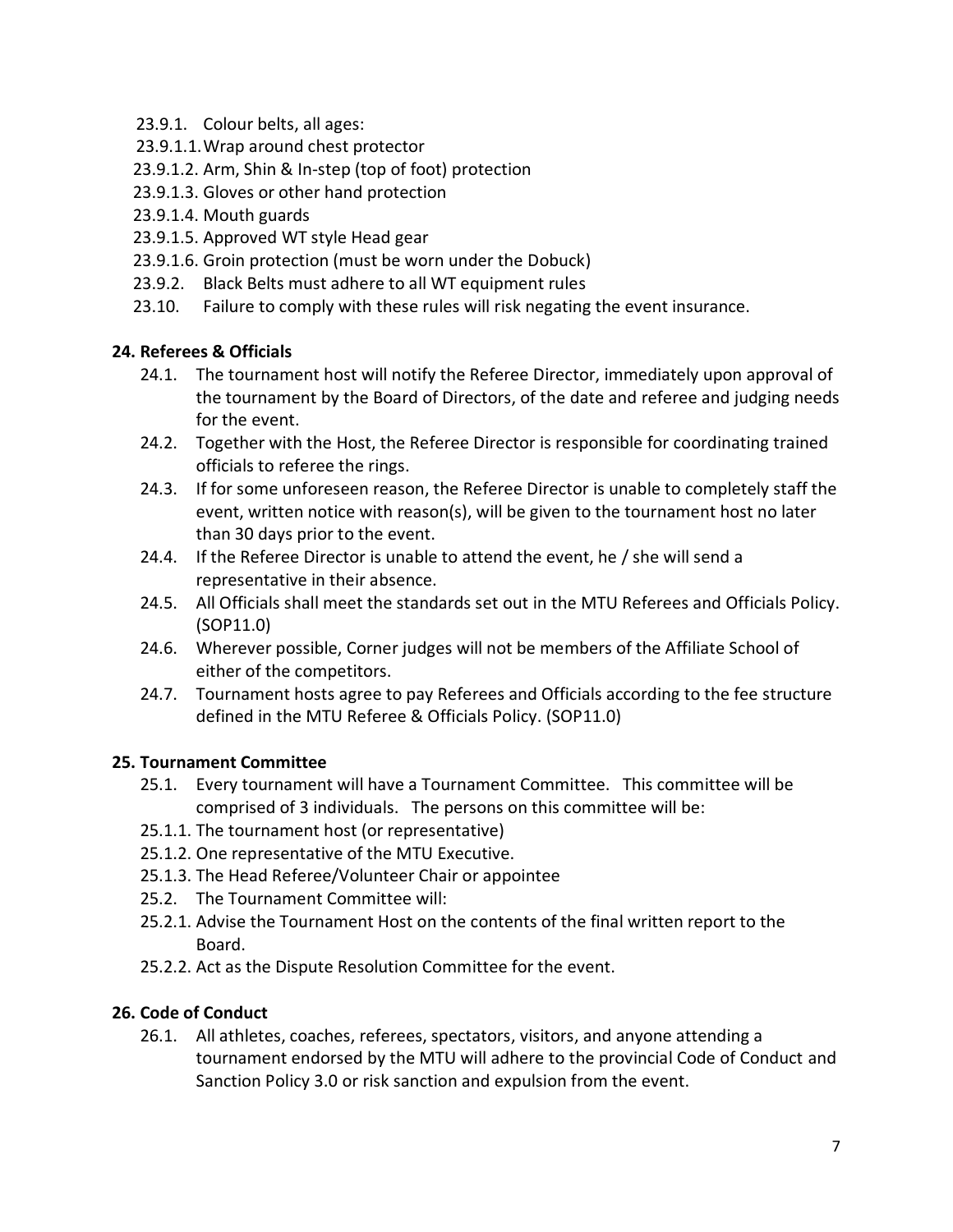- 26.2. Tournament and event hosts have the responsibility to deal swiftly and effectively with inappropriate behavior as it may occur during their event.
- 26.3. All incidents as per the Code of Conduct and Sanction Policy 3.0 will be reported to the MTU.

#### **27. Competitor and Spectator Fees**

27.1. Fees for all events will be set by the Board no later than 30 days prior to the Annual General Meeting.

#### **28. Competition Format**

## **Tier I**

Sparring

Single Elimination, double elimination for bronze medal. Unlimited number of competitors per division

Poomsae or Breaking

Single Performance – High Score

Unlimited number of competitors per division.

## **Tier II**

Sparring Single Elimination Maximum 8 competitors per division Poomsae or Breaking

Single Performance – High Score Maximum 6 competitors per division.

## **Tier II**

Poomsae or Breaking Single Performance – High Score Maximum 6 competitors per division.

## **29. Suspension**

29.1. Failure to abide by any of the requirements found in this policy will result in a minimum five (5) year suspension from any further hosting approvals.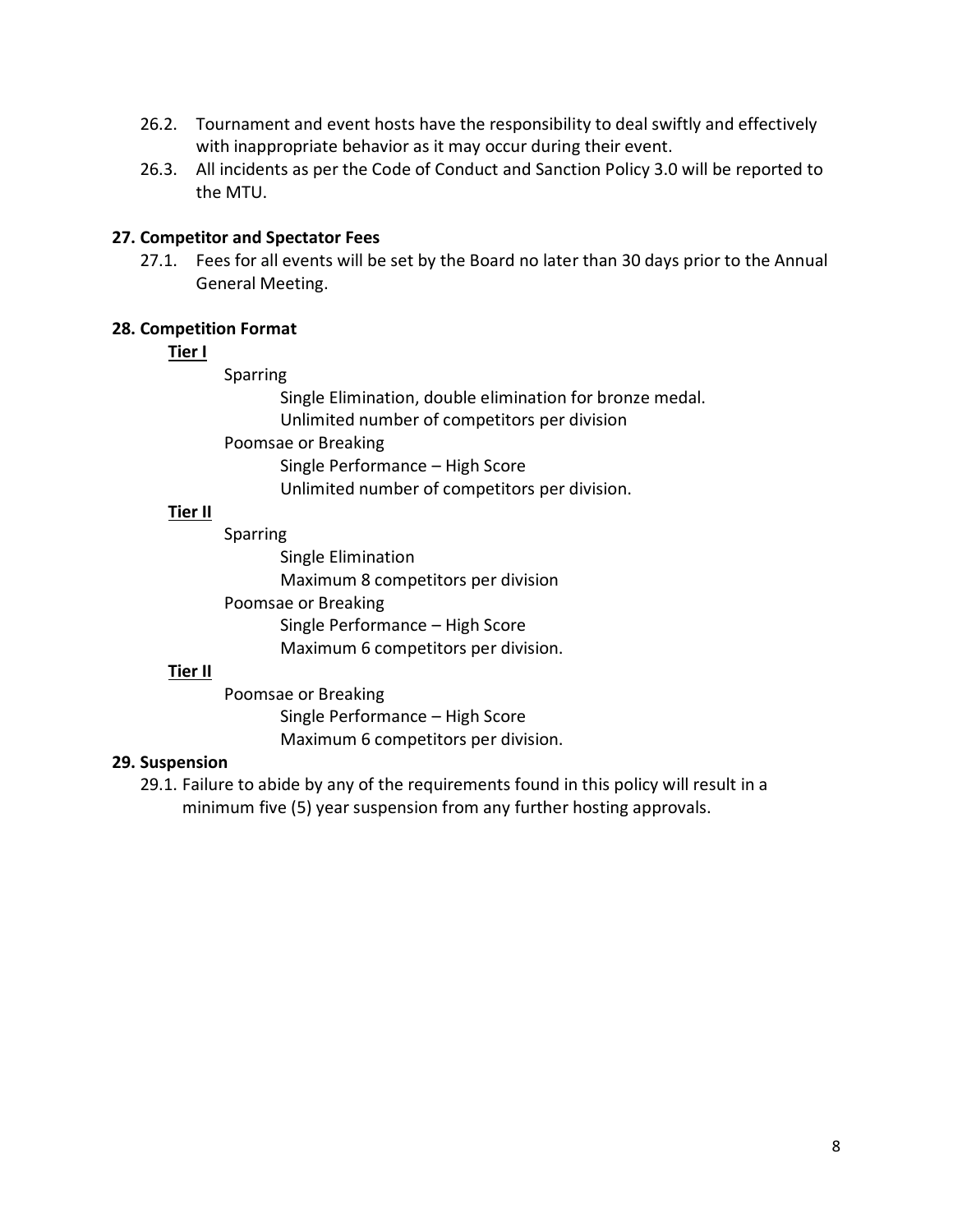## Appendix A

| <b>Event Name:</b>                                                                           |                       |                                                |                 |
|----------------------------------------------------------------------------------------------|-----------------------|------------------------------------------------|-----------------|
| <b>Tournament Host Club:</b>                                                                 |                       |                                                |                 |
| <b>Contact Information</b>                                                                   |                       |                                                |                 |
| <b>Main Contact Person:</b>                                                                  |                       | <b>Host Club:</b>                              |                 |
| Phone:                                                                                       |                       | Phone:                                         |                 |
| Email:                                                                                       |                       | Email:                                         |                 |
| Signature:                                                                                   |                       | URL:                                           |                 |
| Proposed Date:                                                                               |                       | Alternate Date:                                |                 |
| Identify which level of tournament you intend to hold and indicate the styles of competition |                       |                                                |                 |
| ~ * indicates req'd styles(s)                                                                |                       |                                                |                 |
| <b>Tier II</b><br><b>Tier I</b>                                                              |                       |                                                | <b>Tier III</b> |
| <b>Sparring</b>                                                                              | <b>Sparring</b>       |                                                | Hanmadang       |
| Poomsae                                                                                      | Poomsae               |                                                | <b>Weapons</b>  |
|                                                                                              | <b>Board Breaking</b> |                                                | <b>Demos</b>    |
|                                                                                              |                       |                                                | Poomsae         |
|                                                                                              |                       |                                                | <b>Weapons</b>  |
|                                                                                              |                       |                                                |                 |
| <b>Event Location:</b>                                                                       |                       |                                                |                 |
| Medical Personnel/Organization:                                                              |                       |                                                |                 |
| Expected number of competitors:                                                              |                       |                                                |                 |
| Number of Referees and Officials from host school:                                           |                       |                                                |                 |
| Do you require use of the MTU Daedo Electronic Scoring System?<br>Yes No                     |                       |                                                |                 |
| <b>MTU Competition Fee Schedule</b>                                                          |                       |                                                |                 |
| Sparring Only ~ \$70.00*                                                                     |                       | Hanmadang Single Event ~ \$60.00*              |                 |
| Poomsae or breaking only ~ \$60.00*                                                          |                       | Hanmadang Two Events ~ \$70.00*                |                 |
| Sparring and Poomsae ~ \$80.00*                                                              |                       | Hanmadang Three events or more ~ \$75.00*      |                 |
| (*hosts can choose to charge less but no more)                                               |                       | (*hosts can choose to charge less but no more) |                 |
| <b>MTU Officials &amp; Referees Fee Schedule</b>                                             |                       |                                                |                 |
| <b>Tier I</b>                                                                                |                       | <b>Tier II</b>                                 |                 |
| Provincially Certified Centre Referees \$100.00                                              |                       | Provincially Certified Centre Referees \$80.00 |                 |
| per day                                                                                      |                       |                                                | per day         |
| Provincially Certified Judges - \$60.00 per day                                              |                       | Provincial Certified Judges - Host discretion  |                 |
| <b>MTU Use ONLY</b>                                                                          |                       |                                                |                 |
| Application Fee of \$250 Paid:<br>No<br>Yes                                                  |                       |                                                |                 |
| All additional fees rec'd (list below with date and amount):                                 |                       |                                                |                 |
|                                                                                              |                       |                                                |                 |
|                                                                                              |                       |                                                |                 |
|                                                                                              |                       |                                                |                 |
| Registered participant list sent to the MTU 5 days prior to the competition. Yes No          |                       |                                                |                 |
| All Nova Scotia competitors registered members of the MTU?<br>Yes No                         |                       |                                                |                 |